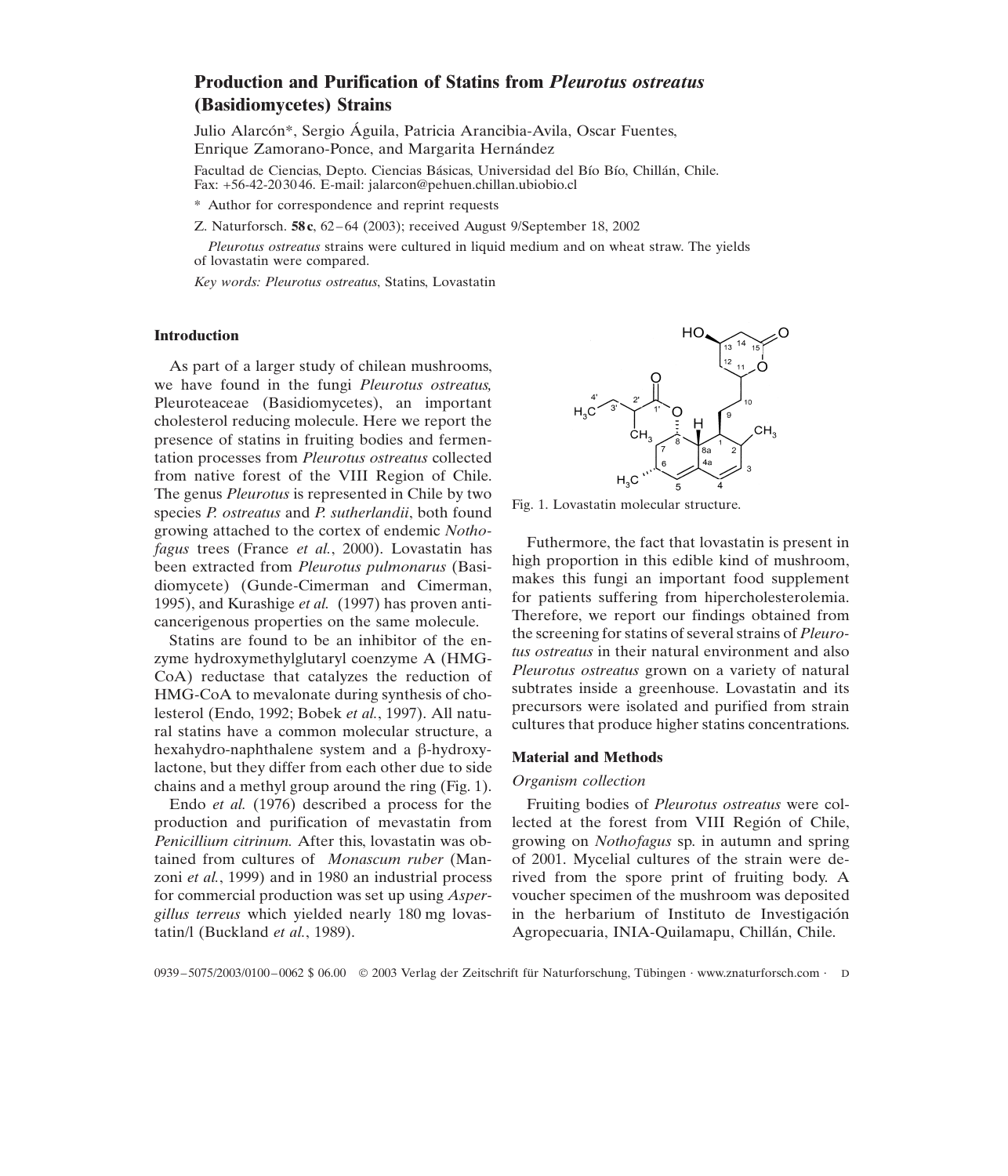#### *Fungal strain and culture conditions*

Four strains of *Pleurotus ostreatus* were kept on potato dextrose agar (PDA), and incubated for 7– 10 days, stored at room temperature. Fermentation was carried out in Hagen medium containing (g/l): CaCl<sub>2</sub> 0.05, KH<sub>2</sub>PO<sub>4</sub> 0.025, (NH<sub>4</sub>)<sub>2</sub>HPO4 0.25, MgSO<sub>4</sub> x 7H<sub>2</sub>O 0.15, 1.3 ml of FeCl<sub>3</sub> 1%, malt extract 3.0 and glucose 10.0; in a 3 liter fermentor with aeration and agitation  $(150$  rpm); 250 ml of well-grown culture (7 days) in the same medium was used as inoculum. The fermentation was stopped after 10 days.

## *Fruiting bodies production*

Mycelia cultures from the greenhouse were developed according to the methodology of France *et al.* (2000) on wheat straw. Fruiting bodies were collected after three months and were processed for extraction using MeOH until exhaution. The methanolic extract was concentrated and further extraction was done using AcOEt. Each of the extracts were analysed looking for lovastatin concentrations (Table I).

# *Statins isolation*

Culture filtrate (3 l) obtained by filtration was acidified to pH 3 with HCl 0.01 m and extracted with ethylacetate  $(4 \times 500 \text{ ml})$ . The combined extracts were dried  $(Na_2SO_4)$  and concentrated to a final volume of 5 ml.

The mycelial mass was washed with 0.05 m HCl and stirred at room temperature for 1 h, then filtered and after acidification extracted with methylene chloride  $(3 \times 500 \text{ ml})$  and ethylacetate  $(2 \times 400 \text{ ml})$ for 1 h at 40∞ under stirring. The extract was dried  $(Na_2SO_4)$  and concentrated to a final volume of 5 ml.

The structure of lovastatin was established on the basis of spectroscopic studies, GC-MS and their spectral data was compared to data from literature or from authentic sample (Table II).

#### *Analytical determinations*

The identification and quantification of statins were carried out on the culture filtrated and extracts by HPLC, using a Merck LiChrospher 100 RP18 reverse phase column with a diode array detector eluted at a flow rate 2 ml/min and elution with gradient 90:10 water: methanol (v/v).

## **Results and Discusion**

The present study allowed to make a comparison between the content of lovastatin present in the fruiting bodies of *P. ostreatus* cultivated in conservatory on straw of wheat and collected fruiting bodies in the forests of VIII the Region of Chile. The results show that the produced fruiting bodies in conservatories, present a lovastatin level that fluctuates between 0.40 to 2.07% measured in dry fungus. However, the collected fruiting bodies in their natural environment, present levels of lovastatin between 0.7 to 2.8% measured in dry fungus.

The mycelial development in liquid cultures gave a range for lovastatin concentration between 5 and 70 mg/l, depending of the seta type analyzed. It is important to know that the statins are present under two types of structural forms, depending on pH. One of them is the  $\beta$ -hydroxyacid form being in alkaline solution, while the hydroxy acid and  $\beta$ -hydroxylactone form being in equilibrium in acid condition. Our GC-MS and HPLC laboratory analysis showed clearly this equilibrium, which contributes to doublefold the lovastatin concentration.

|                                   |                                                      |                                                        | Table I. Lovastatin |
|-----------------------------------|------------------------------------------------------|--------------------------------------------------------|---------------------|
| <i>Pleurotus ostreatus</i> strain | Lovastatin concentration in<br>fruiting body $(\% )$ | Lovastatin concentration<br>in liquid culture $[mg/l]$ | production.         |
|                                   | Wheat straw                                          |                                                        |                     |
| Strain PL-124                     | 0.79                                                 | 10                                                     |                     |
| Strain PL-127                     | 0.60                                                 |                                                        |                     |
| Strain PL-136                     | 2.07                                                 | 70                                                     |                     |
| Strain PL-143                     | 0.40                                                 | 30                                                     |                     |
|                                   | Natural environment                                  |                                                        |                     |
| Strain PLUBB-001                  | 2.80                                                 |                                                        |                     |
| Strain PLUBB-002                  | 0.70                                                 |                                                        |                     |
| Strain PLUBB-003                  | 2.50                                                 |                                                        |                     |
|                                   |                                                      |                                                        |                     |